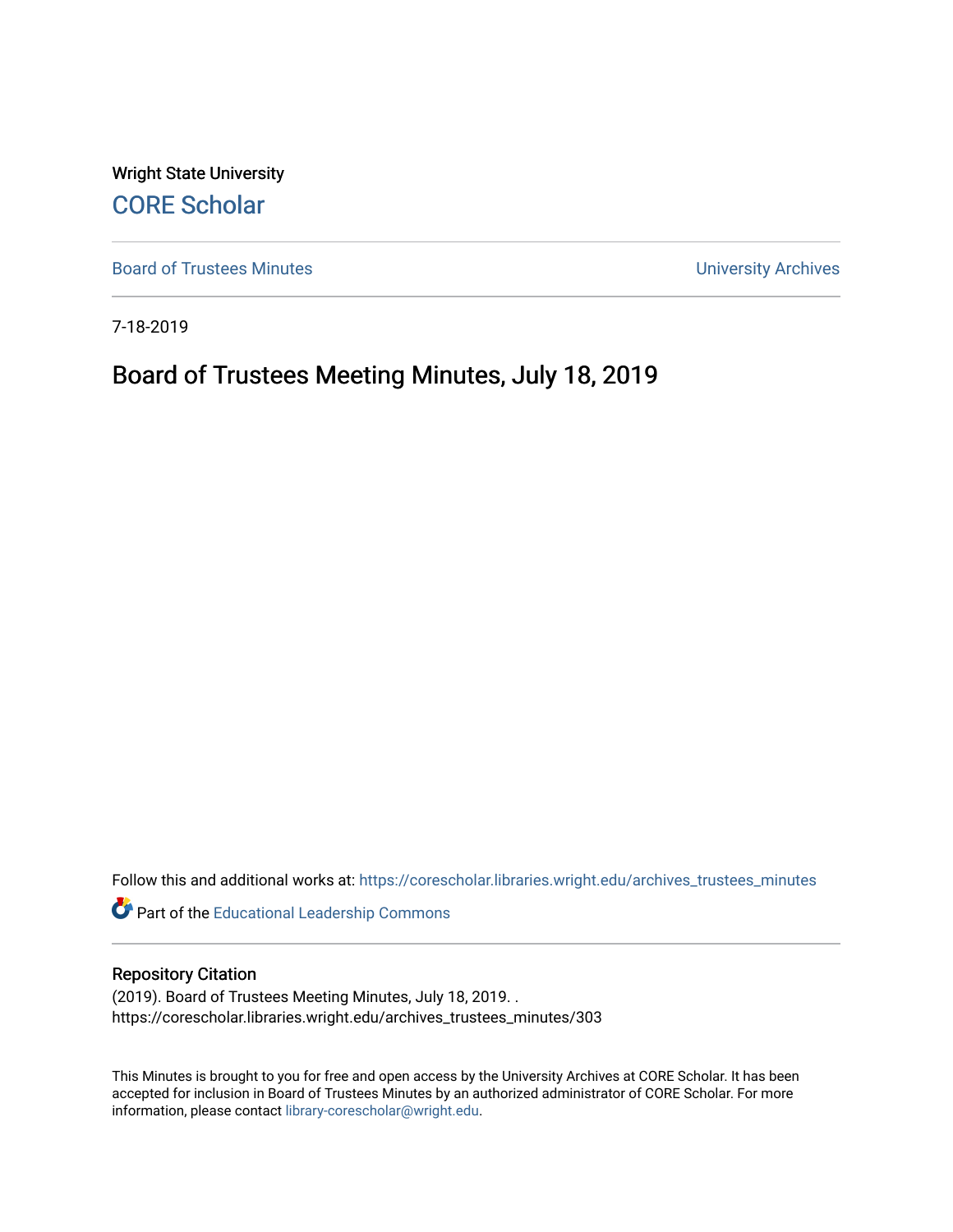# **WRIGHT STATE UNIVERSITY BOARD OF TRUSTEES OFFICIAL PROCEEDINGS OF THE THREE HUNDRED AND SIXTY-FIFTH MEETING**

# **July 18, 2019**

#### **INDEX**

|       |                                                           | Page           | <b>Resolution</b> |
|-------|-----------------------------------------------------------|----------------|-------------------|
| L.    | <b>CALL TO ORDER</b>                                      | 1              |                   |
| П.    | <b>PROOF OF NOTICE OF MEETING</b>                         | 1              |                   |
| Ш.    | <b>CONFLICT OF INTEREST</b>                               | 1              |                   |
| IV.   | <b>EXECUTIVE SESSION</b>                                  | 1              | $20-1$            |
| V.    | <b>RECESS</b>                                             | $\overline{2}$ |                   |
| VI.   | <b>RECONVENE</b>                                          | $\overline{2}$ |                   |
| VII.  | <b>CONFLICT OF INTEREST</b>                               | 3              |                   |
| VIII. | PRESENTATION OF THE 2019-2020<br><b>UNIVERSITY BUDGET</b> | 3              |                   |
| IX.   | <b>ADJOURNMENT</b>                                        | 4              |                   |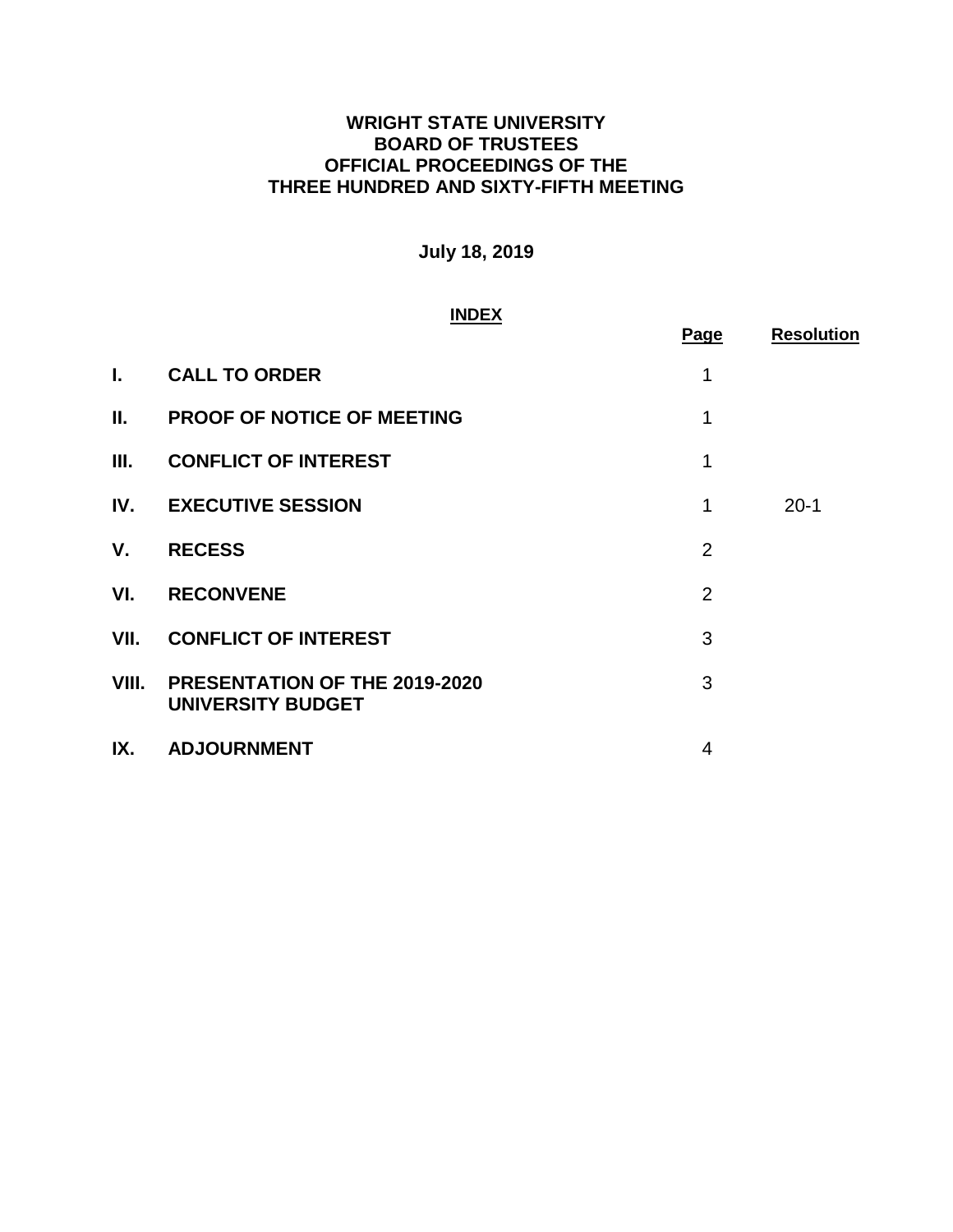#### **WRIGHT STATE UNIVERSITY BOARD OF TRUSTEES OFFICIAL PROCEEDINGS OF THE THREE HUNDRED AND SIXTY-FIFTH MEETING**

#### **July 18, 2019**

#### **I. CALL TO ORDER**

 The meeting of the Wright State University Board of Trustees was called to order by Mr. Sean Fitzpatrick, chair, on Thursday, July 18, 2019 at 8:01 a.m. in the First Floor Gallery Space, 2455 Presidential Drive. Mr. Larry Chan, secretary to the Board of Trustees, called the roll:

#### **Present**

**Absent** 

Michael Bridges Douglas Fecher Sean Fitzpatrick Stephanie Green Martin Grunder Bruce Langos William Montgomery Andrew Platt Grace Ramos

#### **II. PROOF OF NOTICE OF MEETING**

 Mr. Fitzpatrick reported that the meeting was called by written notification and a quorum was present.

#### **III.** CONFLICT OF INTEREST **Fixed Act 10 ACC 2014** Fitzpatrick

Mr. Fitzpatrick read the following conflict of interest statement:

 It is of utmost importance to ensure that all university decisions are free from any real or perceived conflicts of interest.

 Therefore, please be mindful of all obligations with which you have been charged as a Trustee of Wright State University, and take the steps you deem appropriate to perform your duties fairly and impartially.

## **IV. EXECUTIVE SESSION**

 In accordance with the Ohio Open Meetings Law, the Board, after a majority of a quorum and by roll call vote, determined to hold a Special Executive Session by offering the following resolution: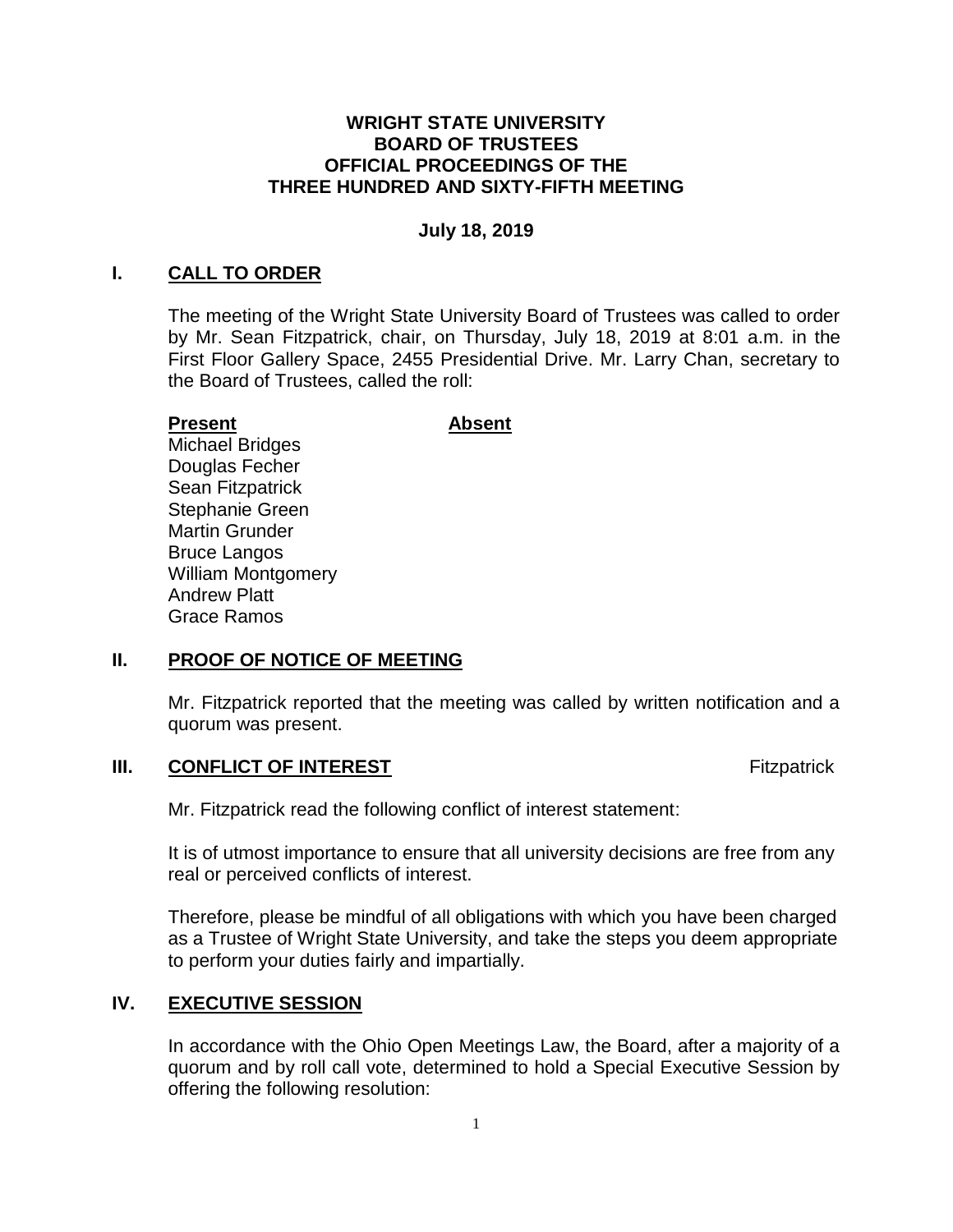#### **RESOLUTION 20-1**

<span id="page-3-0"></span> RESOLVED that the Wright State University Board of Trustees agreed to hold an Executive Session on Thursday, July 18, 2019; and be it further

 RESOLVED that pursuant to the Ohio Revised Code 121.22 (G), the following issues may be discussed in Executive Session:

- Personnel Employment
- Purchase or Sale of Real Estate
- Pending or Imminent Court Action

 Mr. Fitzpatrick moved for approval. Ms. Green seconded, and the motion was unanimously approved by roll call vote.

 The Board then moved to the Double Bowler Conference Room for the Executive Session.

#### **V. RECESS**

 The Board adjourned the Executive Session at 9:41 a.m. and took a short break to reassemble for the Public Session budget presentation.

## **VI. RECONVENE**

 The Wright State University Board of Trustees reconvened at 9:50 a.m. in the First Floor Gallery Space, 2455 Presidential Drive. Mr. Chan called the roll:

#### **Present Absent**

Michael Bridges **Contact Colli**via Sneary Douglas Fecher Sean Fitzpatrick Stephanie Green Martin Grunder Bruce Langos William Montgomery Andrew Platt Grace Ramos Shaun Wenrick

 Mr. Fitzpatrick stated that the Wright State University Board of Trustees is a available to those attending the meeting. Persons wishing to address the Board in its public session should submit a written request to the Board of Trustees' office 72 hours in advance of the meeting in order to be placed on the agenda. However, all person address the Board at the invitation of the Board and are public body subject to the Ohio Open Meetings Act. It operates on a fixed agenda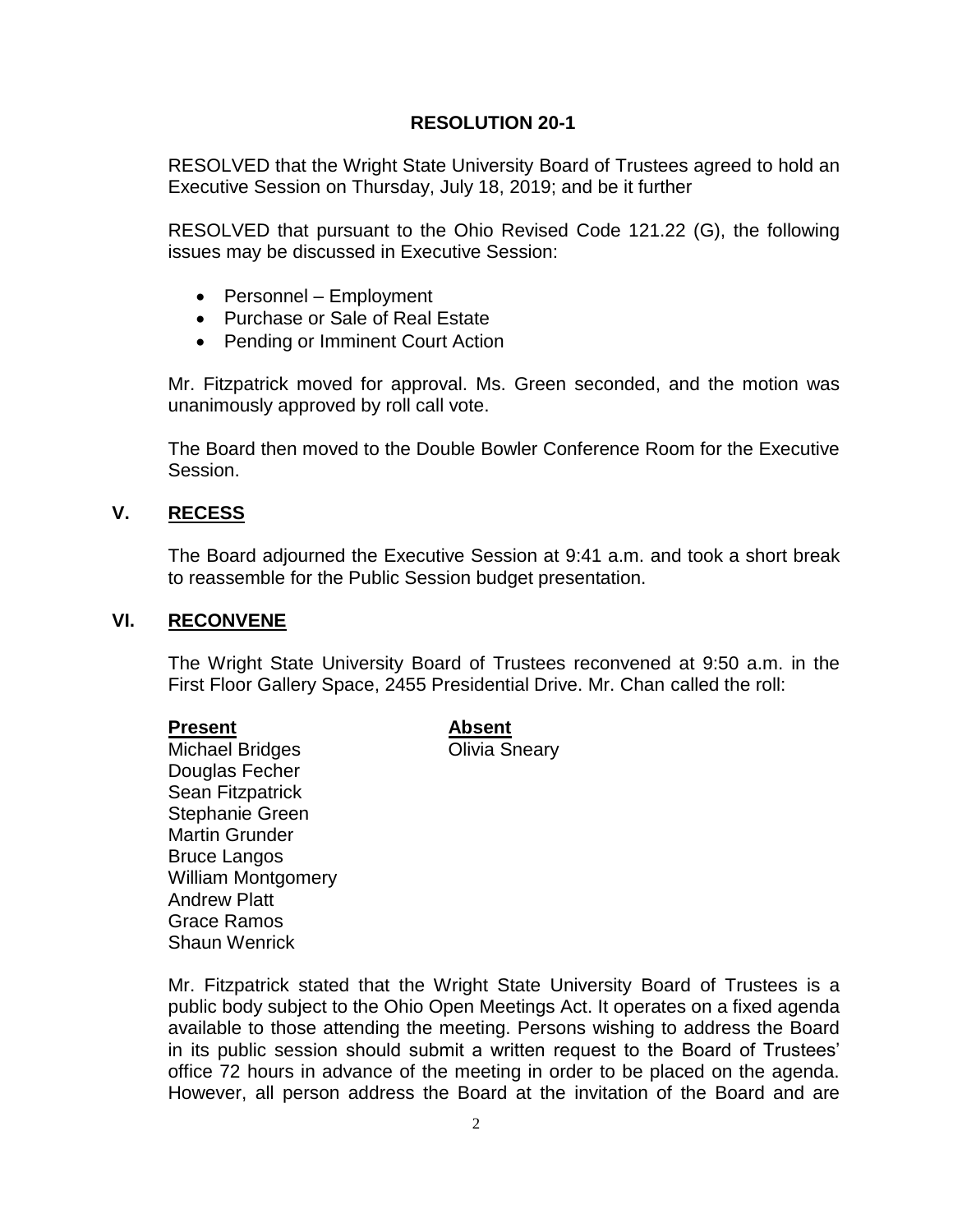<span id="page-4-0"></span> subject to time limitations and other guidelines established to maintain the good order of the meeting.

## **VII. CONFLICT OF INTEREST STATEMENT**

Mr. Fitzpatrick read the conflict of interest statement:

 It is of utmost importance to ensure that all university decisions are free from any real or perceived conflicts of interest.

 Therefore, please be mindful of all obligations with which you have been charged as a Trustee of Wright State University, and take the steps you deem appropriate to perform your duties fairly and impartially.

#### **VIII. PRESENTATION OF THE 2019-2020 UNIVERSITY BUDGET**

 President Cheryl B. Schrader began the budget presentation by reflecting on the last two years and the progress Wright State has made in avoiding fiscal watch and rebuilding reserves. Wright State continues to be a shining star in the region with world-class faculty and top-quality academic programs, cutting-edge research, partnerships with industry leaders, extensive student engagement opportunities and an athletics program that recently received the Horizon League's highest honor.

 The FY20 budget will be a challenging one as declining enrollment and decreasing state support remain factors. Dr. Schrader offered a historical perspective on some of the state and national trends affecting enrollment. These trends included the effect of the recession and conversion to semesters, declines in international student enrollment, a shrinking pool of students (especially in the Midwest), decreases in state funding, tuition increases lagging below the level of inflation, and the effects of negative news.

 Among Ohio's 14 four-year public universities, eight experienced declining enrollment from Fall 2013 to Fall 2018. Wright State experienced a 13% enrollment decline over this time period whereas other Ohio four-year public institutions ranged from enrollment up by 7% to down by 27%.

 The most significant drop in enrollment over the last ten years was in have been made at the university to expand international student recruitment into new and emerging markets, to develop relationships with international international students. While Wright State mirrors the national trend, changes universities, and to incorporate the use of targeted scholarships.

 With changes in enrollment have come changes in staffing levels. Over the last ten years, enrollment has dropped 30% while faculty staffing levels have decreased by 8%, administrators by 23.7% and staff by 25%.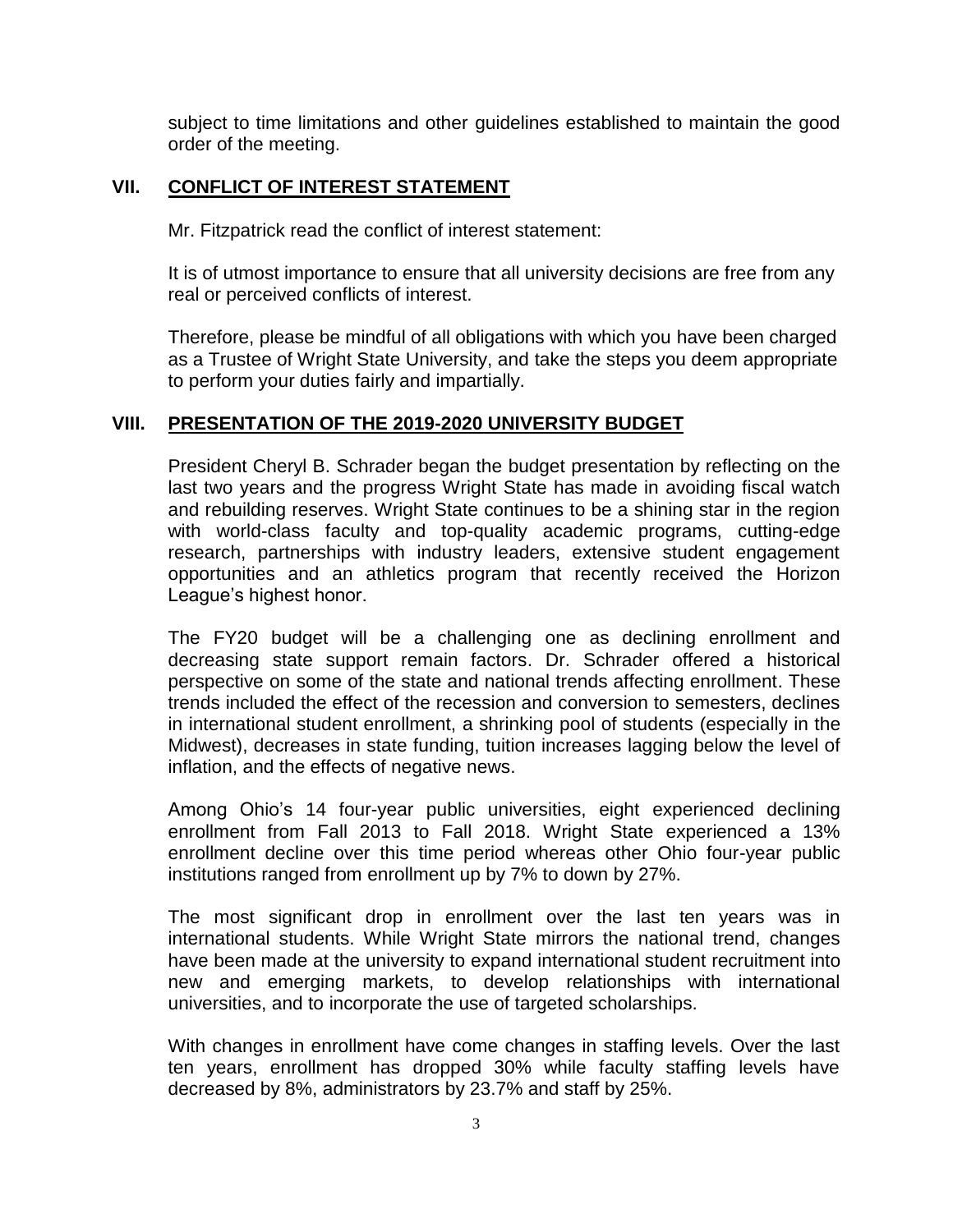<span id="page-5-0"></span> Wright State remains among the most affordable institutions in Ohio with in-state undergraduate tuition for students under the Wright Guarantee Program at \$9,252 per year for 2018-2019. This guarantee stipulates that freshmen in the cohort will not have an increase in tuition, room/board or dining plans over their remaining three years as students.

 Provost Susan Edwards highlighted Wright State's key mission as providing students with the opportunity to build a solid foundation for success at all levels through high quality innovative programs, the ability to conduct scholarly research and creative endeavors, and to engage in meaningful community service. In addition, Wright State helps to drive the economic vitalization of our region and our state and empowers all students, faculty, staff and alumni to develop intellectually, professionally, and personally.

 Dr. Edwards shared a number of enrollment strategies to improve the numbers of direct from high school students, to increase the number of transfer students, to renew the focus on non-traditional adult learners, to improve student retention, and to expand online offerings.

 Mr. Walt Branson, vice president for finance and operations and chief business officer, reflected on the change from two years ago when the budget was effected by surprises and overages to the current budget status for fiscal 2018- 2019 where it is anticipated that year-end will reflect a surplus of \$5.5 million. Due to the efforts of the campus community and everyone's focus, this budget close marks the second year in a row of surplus funds to return to the university's reserves.

 Exercising continued fiscal controls and accountability, the budget for FY20 was built on input from all the colleges and administrative units using realistic enrollment projections. The proposed budget incorporated the following assumptions: In June, the Board approved a series of fee and tuition increases that are currently pending final state approval. Enrollment projections show a decrease in total enrollment of 14% and SSI (State Share of Instruction) is projected downward by \$1.l million.

#### **Proposed FY2020 Budget:**

[http://www.wright.edu/sites/www.wright.edu/files/uploads/2019/Jul/meeting/Budg](http://www.wright.edu/sites/www.wright.edu/files/uploads/2019/Jul/meeting/Budget%20Streaming%20Copy%2007182019.pdf)  [et%20Streaming%20Copy%2007182019.pdf](http://www.wright.edu/sites/www.wright.edu/files/uploads/2019/Jul/meeting/Budget%20Streaming%20Copy%2007182019.pdf) 

 Mr. Branson shared details of the FY2020 General Funds Expense budget and clarified the makeup of some of the categories contained within the budget. Comparing FY2020 to FY2019, even though enrollment is projected down by 14%, tuition revenue for FY20 is only down 10.2% compared to "actual" figures for FY19. Using the same comparison, total revenue is down 6% and total expenses are down 4%. No surplus is planned for the FY20 budget.